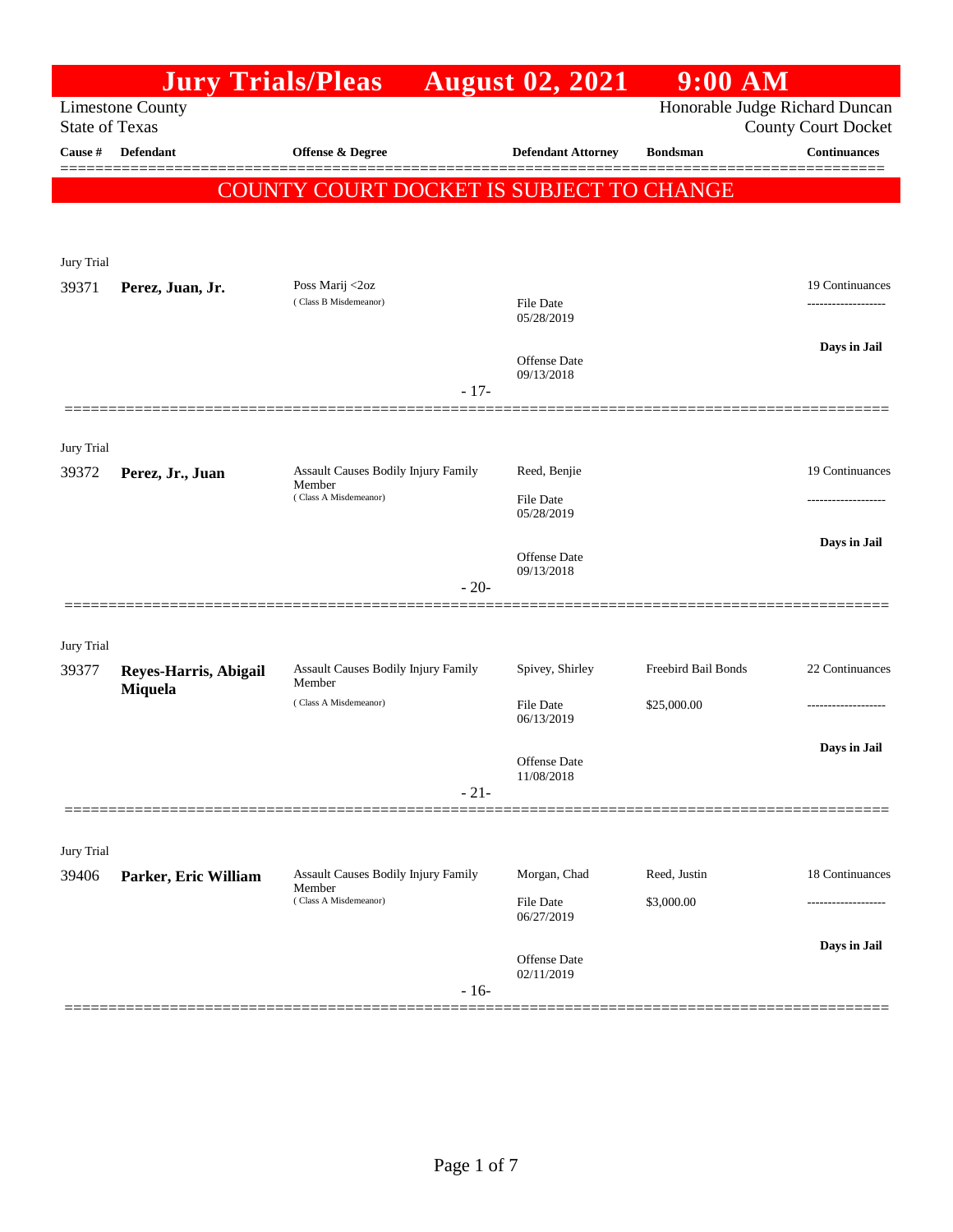| Honorable Judge Richard Duncan<br><b>Limestone County</b><br><b>State of Texas</b><br><b>County Court Docket</b><br>Defendant<br>Offense & Degree<br><b>Defendant Attorney</b><br><b>Continuances</b><br>Cause #<br><b>Bondsman</b><br>COUNTY COURT DOCKET IS SUBJECT TO CHANGE<br>Jury Trial<br>Freebird Bail Bonds<br>Criminal Mischief >=\$100<\$750<br>Reed, Benjie<br>17 Continuances<br><b>Mack, Alton Maurice,</b><br>Jr.<br>(Class B Misdemeanor)<br><b>File Date</b><br>\$1,000.00<br>10/31/2019<br>Days in Jail<br>Offense Date<br>10/05/2019<br>$-10-$<br>Jury Trial<br>Reed, Benjie<br>Freebird Bail Bonds<br>17 Continuances<br>Harrassment<br>39496<br><b>Mack, Alton Maurice,</b><br>Jr.<br>(Class B Misdemeanor)<br><b>File Date</b><br>\$1,000.00<br>10/31/2019<br>Days in Jail<br><b>Offense</b> Date<br>10/04/2019<br>$-11-$<br>Jury Trial<br>Spivey, Shirley<br>7 Continuances<br>Theft Prop >=\$100<\$750<br>Luke Beachum<br>39505<br>Beachum, Luke<br>Anthony, Sr.<br>(Class B Misdemeanor)<br>File Date<br>\$1,000.00<br>11/05/2019<br>Days in Jail<br>Offense Date<br>09/03/2019<br>$-1-$<br>Jury Trial<br>County Bail Bonds<br>Assault Cause Bodily Inj.<br>Spivey, Shirley<br>17 Continuances<br>39508<br>Ward, James Ollie<br>(Class A Misdemeanor)<br>\$3,000.00<br>File Date<br>11/06/2019<br>Days in Jail<br><b>Offense</b> Date<br>07/16/2019<br>$-25-$ |       | <b>Jury Trials/Pleas</b> | <b>August 02, 2021</b> | $9:00$ AM |  |
|----------------------------------------------------------------------------------------------------------------------------------------------------------------------------------------------------------------------------------------------------------------------------------------------------------------------------------------------------------------------------------------------------------------------------------------------------------------------------------------------------------------------------------------------------------------------------------------------------------------------------------------------------------------------------------------------------------------------------------------------------------------------------------------------------------------------------------------------------------------------------------------------------------------------------------------------------------------------------------------------------------------------------------------------------------------------------------------------------------------------------------------------------------------------------------------------------------------------------------------------------------------------------------------------------------------------------------------------------------------------------------------|-------|--------------------------|------------------------|-----------|--|
|                                                                                                                                                                                                                                                                                                                                                                                                                                                                                                                                                                                                                                                                                                                                                                                                                                                                                                                                                                                                                                                                                                                                                                                                                                                                                                                                                                                        |       |                          |                        |           |  |
|                                                                                                                                                                                                                                                                                                                                                                                                                                                                                                                                                                                                                                                                                                                                                                                                                                                                                                                                                                                                                                                                                                                                                                                                                                                                                                                                                                                        |       |                          |                        |           |  |
|                                                                                                                                                                                                                                                                                                                                                                                                                                                                                                                                                                                                                                                                                                                                                                                                                                                                                                                                                                                                                                                                                                                                                                                                                                                                                                                                                                                        |       |                          |                        |           |  |
|                                                                                                                                                                                                                                                                                                                                                                                                                                                                                                                                                                                                                                                                                                                                                                                                                                                                                                                                                                                                                                                                                                                                                                                                                                                                                                                                                                                        |       |                          |                        |           |  |
|                                                                                                                                                                                                                                                                                                                                                                                                                                                                                                                                                                                                                                                                                                                                                                                                                                                                                                                                                                                                                                                                                                                                                                                                                                                                                                                                                                                        |       |                          |                        |           |  |
|                                                                                                                                                                                                                                                                                                                                                                                                                                                                                                                                                                                                                                                                                                                                                                                                                                                                                                                                                                                                                                                                                                                                                                                                                                                                                                                                                                                        |       |                          |                        |           |  |
|                                                                                                                                                                                                                                                                                                                                                                                                                                                                                                                                                                                                                                                                                                                                                                                                                                                                                                                                                                                                                                                                                                                                                                                                                                                                                                                                                                                        | 39495 |                          |                        |           |  |
|                                                                                                                                                                                                                                                                                                                                                                                                                                                                                                                                                                                                                                                                                                                                                                                                                                                                                                                                                                                                                                                                                                                                                                                                                                                                                                                                                                                        |       |                          |                        |           |  |
|                                                                                                                                                                                                                                                                                                                                                                                                                                                                                                                                                                                                                                                                                                                                                                                                                                                                                                                                                                                                                                                                                                                                                                                                                                                                                                                                                                                        |       |                          |                        |           |  |
|                                                                                                                                                                                                                                                                                                                                                                                                                                                                                                                                                                                                                                                                                                                                                                                                                                                                                                                                                                                                                                                                                                                                                                                                                                                                                                                                                                                        |       |                          |                        |           |  |
|                                                                                                                                                                                                                                                                                                                                                                                                                                                                                                                                                                                                                                                                                                                                                                                                                                                                                                                                                                                                                                                                                                                                                                                                                                                                                                                                                                                        |       |                          |                        |           |  |
|                                                                                                                                                                                                                                                                                                                                                                                                                                                                                                                                                                                                                                                                                                                                                                                                                                                                                                                                                                                                                                                                                                                                                                                                                                                                                                                                                                                        |       |                          |                        |           |  |
|                                                                                                                                                                                                                                                                                                                                                                                                                                                                                                                                                                                                                                                                                                                                                                                                                                                                                                                                                                                                                                                                                                                                                                                                                                                                                                                                                                                        |       |                          |                        |           |  |
|                                                                                                                                                                                                                                                                                                                                                                                                                                                                                                                                                                                                                                                                                                                                                                                                                                                                                                                                                                                                                                                                                                                                                                                                                                                                                                                                                                                        |       |                          |                        |           |  |
|                                                                                                                                                                                                                                                                                                                                                                                                                                                                                                                                                                                                                                                                                                                                                                                                                                                                                                                                                                                                                                                                                                                                                                                                                                                                                                                                                                                        |       |                          |                        |           |  |
|                                                                                                                                                                                                                                                                                                                                                                                                                                                                                                                                                                                                                                                                                                                                                                                                                                                                                                                                                                                                                                                                                                                                                                                                                                                                                                                                                                                        |       |                          |                        |           |  |
|                                                                                                                                                                                                                                                                                                                                                                                                                                                                                                                                                                                                                                                                                                                                                                                                                                                                                                                                                                                                                                                                                                                                                                                                                                                                                                                                                                                        |       |                          |                        |           |  |
|                                                                                                                                                                                                                                                                                                                                                                                                                                                                                                                                                                                                                                                                                                                                                                                                                                                                                                                                                                                                                                                                                                                                                                                                                                                                                                                                                                                        |       |                          |                        |           |  |
|                                                                                                                                                                                                                                                                                                                                                                                                                                                                                                                                                                                                                                                                                                                                                                                                                                                                                                                                                                                                                                                                                                                                                                                                                                                                                                                                                                                        |       |                          |                        |           |  |
|                                                                                                                                                                                                                                                                                                                                                                                                                                                                                                                                                                                                                                                                                                                                                                                                                                                                                                                                                                                                                                                                                                                                                                                                                                                                                                                                                                                        |       |                          |                        |           |  |
|                                                                                                                                                                                                                                                                                                                                                                                                                                                                                                                                                                                                                                                                                                                                                                                                                                                                                                                                                                                                                                                                                                                                                                                                                                                                                                                                                                                        |       |                          |                        |           |  |
|                                                                                                                                                                                                                                                                                                                                                                                                                                                                                                                                                                                                                                                                                                                                                                                                                                                                                                                                                                                                                                                                                                                                                                                                                                                                                                                                                                                        |       |                          |                        |           |  |
|                                                                                                                                                                                                                                                                                                                                                                                                                                                                                                                                                                                                                                                                                                                                                                                                                                                                                                                                                                                                                                                                                                                                                                                                                                                                                                                                                                                        |       |                          |                        |           |  |
|                                                                                                                                                                                                                                                                                                                                                                                                                                                                                                                                                                                                                                                                                                                                                                                                                                                                                                                                                                                                                                                                                                                                                                                                                                                                                                                                                                                        |       |                          |                        |           |  |
|                                                                                                                                                                                                                                                                                                                                                                                                                                                                                                                                                                                                                                                                                                                                                                                                                                                                                                                                                                                                                                                                                                                                                                                                                                                                                                                                                                                        |       |                          |                        |           |  |
|                                                                                                                                                                                                                                                                                                                                                                                                                                                                                                                                                                                                                                                                                                                                                                                                                                                                                                                                                                                                                                                                                                                                                                                                                                                                                                                                                                                        |       |                          |                        |           |  |
|                                                                                                                                                                                                                                                                                                                                                                                                                                                                                                                                                                                                                                                                                                                                                                                                                                                                                                                                                                                                                                                                                                                                                                                                                                                                                                                                                                                        |       |                          |                        |           |  |
|                                                                                                                                                                                                                                                                                                                                                                                                                                                                                                                                                                                                                                                                                                                                                                                                                                                                                                                                                                                                                                                                                                                                                                                                                                                                                                                                                                                        |       |                          |                        |           |  |
|                                                                                                                                                                                                                                                                                                                                                                                                                                                                                                                                                                                                                                                                                                                                                                                                                                                                                                                                                                                                                                                                                                                                                                                                                                                                                                                                                                                        |       |                          |                        |           |  |
|                                                                                                                                                                                                                                                                                                                                                                                                                                                                                                                                                                                                                                                                                                                                                                                                                                                                                                                                                                                                                                                                                                                                                                                                                                                                                                                                                                                        |       |                          |                        |           |  |
|                                                                                                                                                                                                                                                                                                                                                                                                                                                                                                                                                                                                                                                                                                                                                                                                                                                                                                                                                                                                                                                                                                                                                                                                                                                                                                                                                                                        |       |                          |                        |           |  |
|                                                                                                                                                                                                                                                                                                                                                                                                                                                                                                                                                                                                                                                                                                                                                                                                                                                                                                                                                                                                                                                                                                                                                                                                                                                                                                                                                                                        |       |                          |                        |           |  |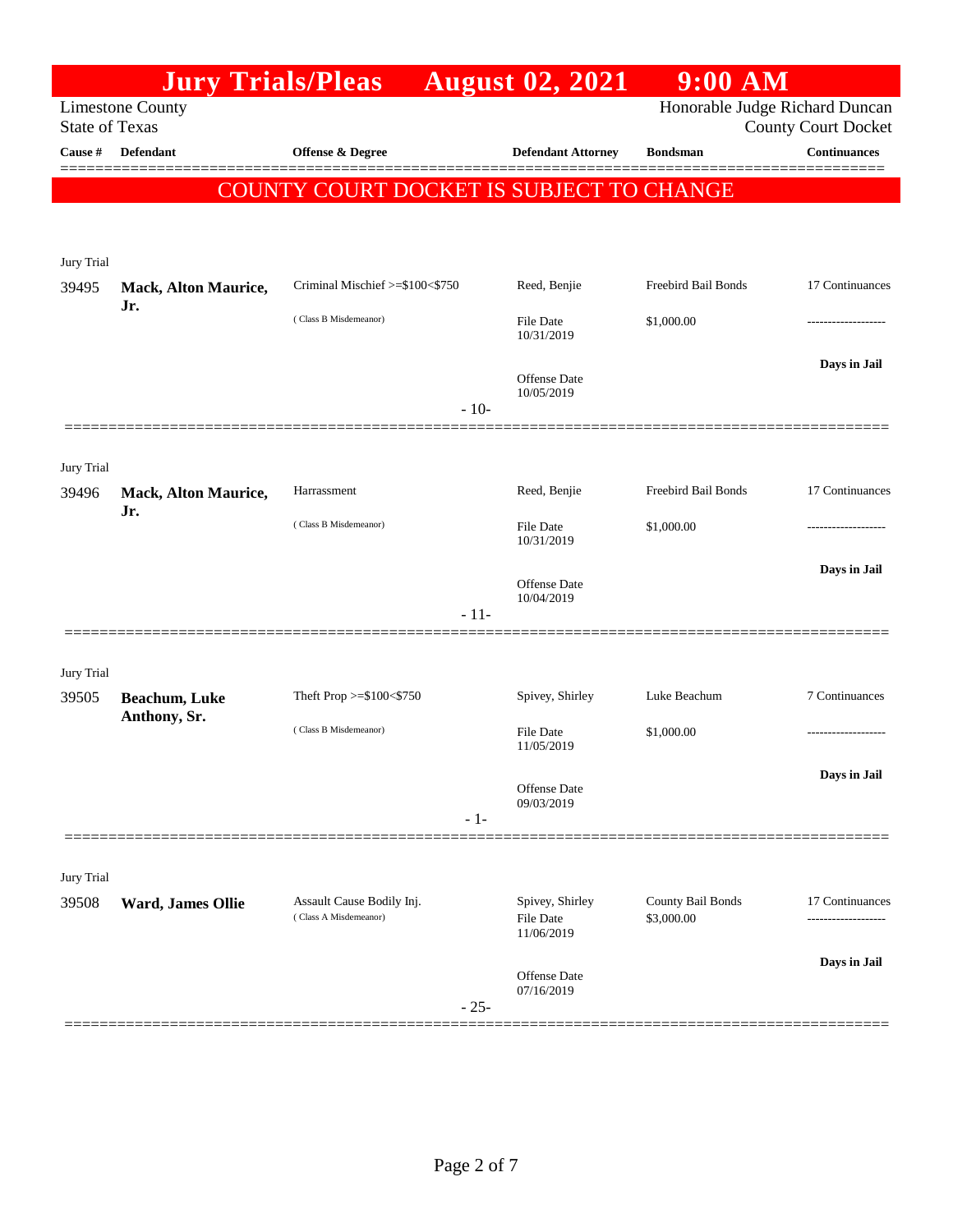|                                  | <b>Jury Trials/Pleas</b>    |                                          |        | <b>August 02, 2021</b>         | 9:00 AM           |                                                   |
|----------------------------------|-----------------------------|------------------------------------------|--------|--------------------------------|-------------------|---------------------------------------------------|
|                                  | <b>Limestone County</b>     |                                          |        |                                |                   | Honorable Judge Richard Duncan                    |
| <b>State of Texas</b><br>Cause # | Defendant                   | Offense & Degree                         |        | <b>Defendant Attorney</b>      | <b>Bondsman</b>   | <b>County Court Docket</b><br><b>Continuances</b> |
|                                  |                             |                                          |        |                                |                   |                                                   |
|                                  |                             | COUNTY COURT DOCKET IS SUBJECT TO CHANGE |        |                                |                   |                                                   |
|                                  |                             |                                          |        |                                |                   |                                                   |
| Jury Trial                       |                             |                                          |        |                                |                   |                                                   |
| 39520                            | <b>Mack, Alton Maurice,</b> | Criminal Trespass                        |        | Reed, Benjie                   | Reed, Bobby       | 16 Continuances                                   |
|                                  | Jr.                         | (Class B Misdemeanor)                    |        | <b>File Date</b>               | \$2,000.00        |                                                   |
|                                  |                             |                                          |        | 12/03/2019                     |                   |                                                   |
|                                  |                             |                                          |        | Offense Date                   |                   | Days in Jail                                      |
|                                  |                             |                                          | $-12-$ | 11/17/2019                     |                   |                                                   |
|                                  |                             |                                          |        |                                |                   |                                                   |
| Jury Trial                       |                             |                                          |        |                                |                   |                                                   |
| 39582                            | Perez Soto, Edgar           | Assault Cause Bodily Inj.                |        | Reed, Justin                   | County Bail Bonds | 12 Continuances                                   |
|                                  | Francisco                   | (Class A Misdemeanor)                    |        | <b>File Date</b>               | \$3,000.00        |                                                   |
|                                  |                             |                                          |        | 01/28/2020                     |                   |                                                   |
|                                  |                             |                                          |        | Offense Date                   |                   | Days in Jail                                      |
|                                  |                             |                                          | $-18-$ | 11/29/2019                     |                   |                                                   |
|                                  |                             |                                          |        |                                |                   |                                                   |
| Jury Trial                       |                             |                                          |        |                                |                   |                                                   |
| 39583                            | Perez Soto, Edgar           | Criminal Mischief >=\$100<\$750          |        | Reed, Justin                   | County Bail Bonds | 12 Continuances                                   |
|                                  | Francisco                   | (Class B Misdemeanor)                    |        | <b>File Date</b>               | \$1,000.00        |                                                   |
|                                  |                             |                                          |        | 01/28/2020                     |                   |                                                   |
|                                  |                             |                                          |        | Offense Date                   |                   | Days in Jail                                      |
|                                  |                             |                                          | $-19-$ | 11/29/2019                     |                   |                                                   |
|                                  |                             |                                          |        |                                |                   |                                                   |
| Jury Trial                       |                             |                                          |        |                                |                   |                                                   |
| 39588                            | Lilley, Tony Keith          | Driving While Intoxicated 2nd            |        | Moore, David E.                | County Bail Bonds | 13 Continuances                                   |
|                                  |                             | (Class A Misdemeanor)                    |        | <b>File Date</b><br>02/06/2020 | \$2,000.00        |                                                   |
|                                  |                             |                                          |        |                                |                   | Days in Jail                                      |
|                                  |                             |                                          |        | Offense Date<br>10/14/2019     |                   |                                                   |
|                                  |                             |                                          | $-8-$  |                                |                   |                                                   |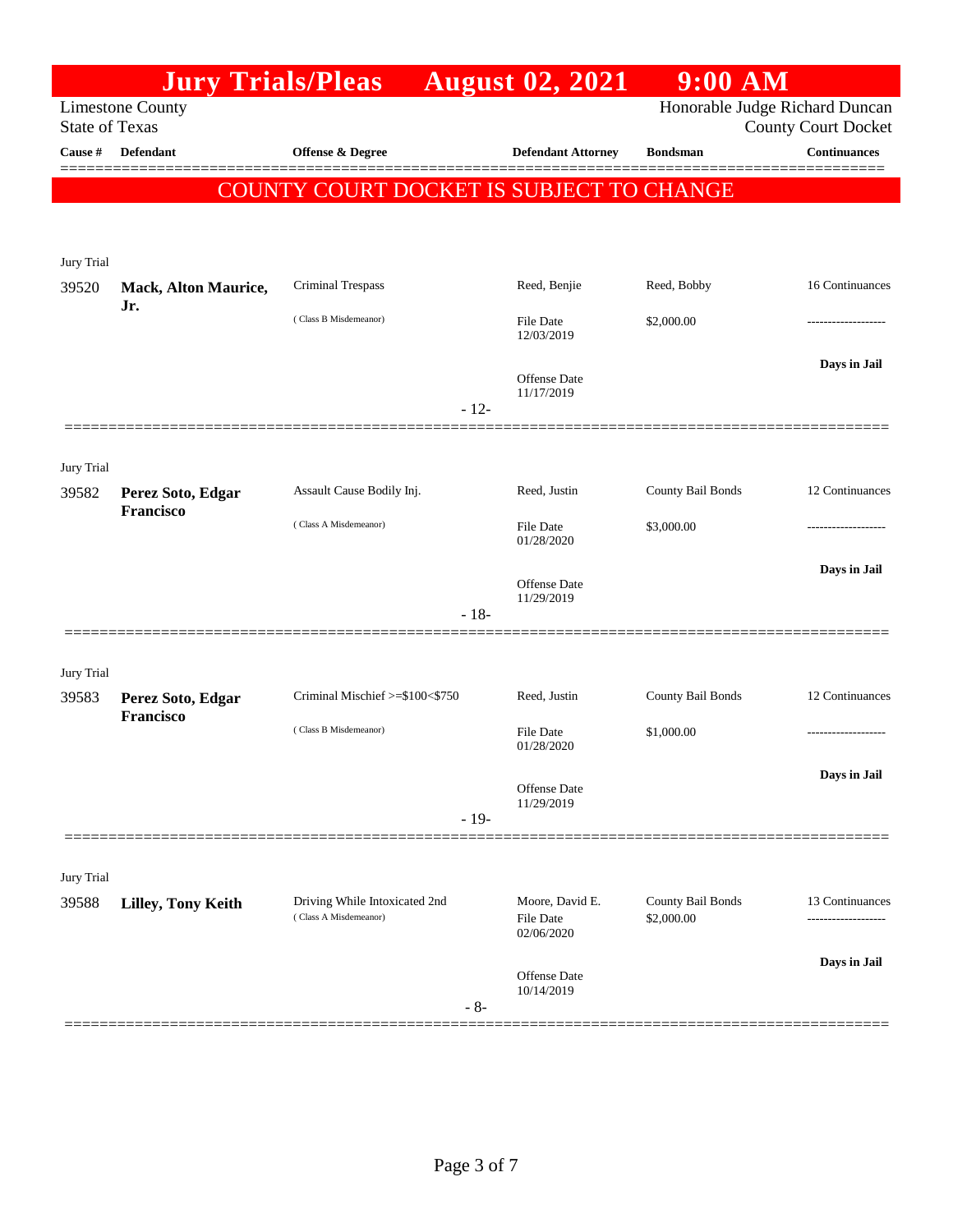|                       | <b>Jury Trials/Pleas</b>              |                                                                            | <b>August 02, 2021</b>                         | $9:00$ AM                       |                                                              |
|-----------------------|---------------------------------------|----------------------------------------------------------------------------|------------------------------------------------|---------------------------------|--------------------------------------------------------------|
| <b>State of Texas</b> | <b>Limestone County</b>               |                                                                            |                                                |                                 | Honorable Judge Richard Duncan<br><b>County Court Docket</b> |
| Cause #               | <b>Defendant</b>                      | <b>Offense &amp; Degree</b>                                                | <b>Defendant Attorney</b>                      | <b>Bondsman</b>                 | <b>Continuances</b>                                          |
|                       |                                       | COUNTY COURT DOCKET IS SUBJECT TO CHANGE                                   |                                                |                                 |                                                              |
| Jury Trial            |                                       |                                                                            |                                                |                                 |                                                              |
| 39618                 | <b>Guest, Andrew Chase</b>            | Unlawful Restraint<br>(Class A Misdemeanor)                                | Sanders, Raymond L.<br>File Date<br>03/19/2020 | County Bail Bonds<br>\$3,000.00 | 11 Continuances<br>                                          |
|                       |                                       | $-7-$                                                                      | Offense Date<br>02/16/2020                     |                                 | Days in Jail                                                 |
| Jury Trial            |                                       |                                                                            |                                                |                                 |                                                              |
| 39645                 | <b>Ferguson, Dustin Clay</b>          | Assault Causes Bodily Injury Family<br>Member<br>(Class A Misdemeanor)     | Reed, Justin<br><b>File Date</b>               | Reed, Justin<br>\$3,000.00      | 10 Continuances                                              |
|                       |                                       | $-5-$                                                                      | 04/09/2020<br>Offense Date<br>01/29/2020       |                                 | Days in Jail                                                 |
| Jury Trial            |                                       |                                                                            |                                                |                                 |                                                              |
| 39652                 | Macejewski, Eduardo<br><b>Michael</b> | Assault Causes Bodily Injury Family<br>Member<br>(Class A Misdemeanor)     | Aguilar, Joseph<br><b>File Date</b>            | County Bail Bonds<br>\$3,000.00 | 9 Continuances                                               |
|                       |                                       |                                                                            | 04/15/2020                                     |                                 | Days in Jail                                                 |
|                       |                                       | $-9-$                                                                      | Offense Date<br>03/28/2020                     |                                 |                                                              |
| Jury Trial            |                                       |                                                                            |                                                |                                 |                                                              |
| 39669                 | Ward, James Ollie                     | Assault Against Elderly Or Disabled<br>Individual<br>(Class A Misdemeanor) | Spivey, Shirley<br>File Date                   | County Bail Bonds<br>\$3,000.00 | 8 Continuances                                               |
|                       |                                       |                                                                            | 05/13/2020                                     |                                 | Days in Jail                                                 |
|                       |                                       | $-26-$                                                                     | Offense Date<br>07/24/2019                     |                                 |                                                              |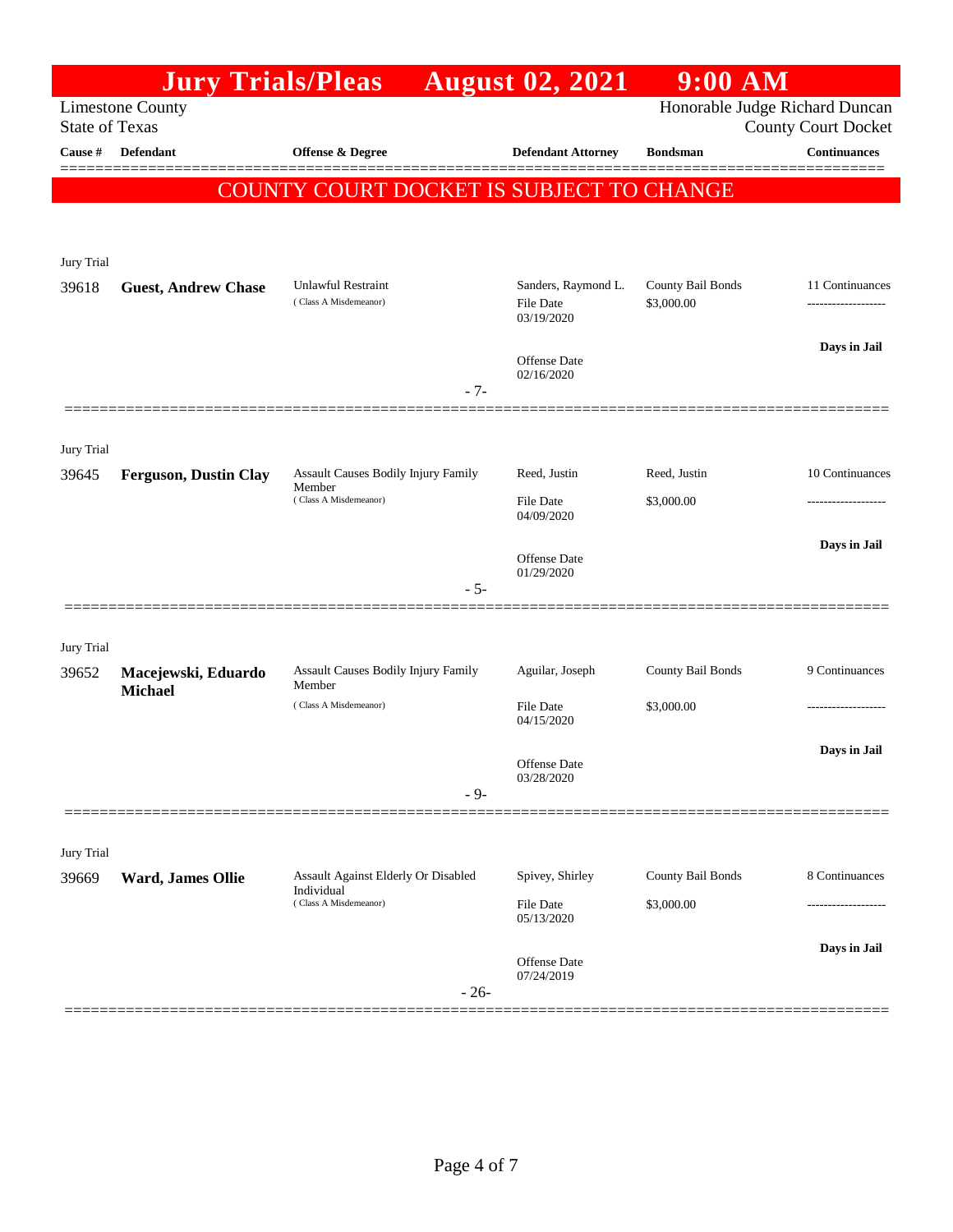|                       | <b>Jury Trials/Pleas</b>    |                                                            | <b>August 02, 2021</b>         | $9:00$ AM                       |                                                              |
|-----------------------|-----------------------------|------------------------------------------------------------|--------------------------------|---------------------------------|--------------------------------------------------------------|
| <b>State of Texas</b> | <b>Limestone County</b>     |                                                            |                                |                                 | Honorable Judge Richard Duncan<br><b>County Court Docket</b> |
| Cause #               | Defendant                   | <b>Offense &amp; Degree</b>                                | <b>Defendant Attorney</b>      | <b>Bondsman</b>                 | <b>Continuances</b>                                          |
|                       |                             | COUNTY COURT DOCKET IS SUBJECT TO CHANGE                   |                                |                                 |                                                              |
|                       |                             |                                                            |                                |                                 |                                                              |
| Jury Trial            |                             |                                                            |                                |                                 |                                                              |
| 39703                 | Rockey, Melvin              | Assault Causes Bodily Injury Family<br>Member              | Moore, David E.                | Personal Bond                   | 10 Continuances                                              |
|                       |                             | (Class A Misdemeanor)                                      | <b>File Date</b><br>07/07/2020 |                                 |                                                              |
|                       |                             |                                                            |                                |                                 | Days in Jail                                                 |
|                       |                             |                                                            | Offense Date<br>10/29/2019     |                                 |                                                              |
|                       |                             | $-22-$                                                     |                                |                                 |                                                              |
| Jury Trial            |                             |                                                            |                                |                                 |                                                              |
| 39704                 | Rockey, Melvin              | Assault Causes Bodily Injury Family<br>Member              | Moore, David E.                | Personal Bond                   | 10 Continuances                                              |
|                       |                             | (Class A Misdemeanor)                                      | <b>File Date</b><br>07/07/2020 |                                 | -------------------                                          |
|                       |                             |                                                            | Offense Date                   |                                 | Days in Jail                                                 |
|                       |                             | $-23-$                                                     | 10/29/2019                     |                                 |                                                              |
|                       |                             |                                                            |                                |                                 |                                                              |
| Jury Trial            |                             |                                                            |                                |                                 |                                                              |
| 39750                 | <b>Wiley, Samuel Edward</b> | <b>Assault Causes Bodily Injury Family</b><br>Member       | Reed, Stephen M.               | County Bail Bonds               | 6 Continuances                                               |
|                       |                             | (Class A Misdemeanor)                                      | File Date<br>10/20/2020        | \$3,000.00                      |                                                              |
|                       |                             |                                                            | Offense Date                   |                                 | Days in Jail                                                 |
|                       |                             | $-27-$                                                     | 09/10/2020                     |                                 |                                                              |
|                       |                             |                                                            |                                |                                 |                                                              |
| Jury Trial            |                             |                                                            |                                |                                 |                                                              |
| 39757                 | <b>Torres, Michael</b>      | Resist Arrest Search Or Transport<br>(Class A Misdemeanor) | <b>File Date</b>               | County Bail Bonds<br>\$3,000.00 | 6 Continuances                                               |
|                       |                             |                                                            | 10/30/2020                     |                                 | 4 Days in Jail                                               |
|                       |                             |                                                            | Offense Date<br>07/16/2020     |                                 |                                                              |
|                       |                             | $-24-$                                                     |                                |                                 |                                                              |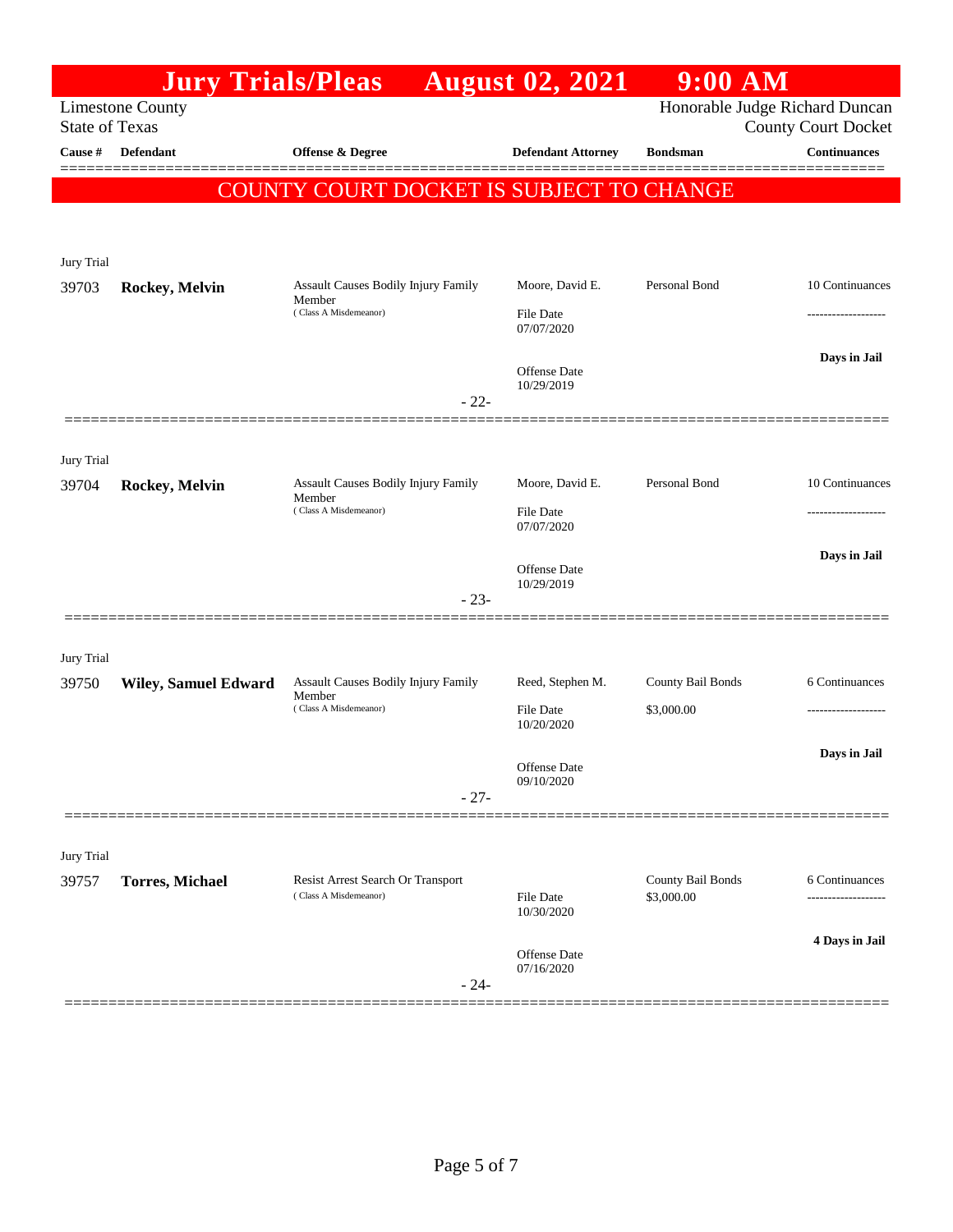|                                  |                           | <b>Jury Trials/Pleas</b>                 | <b>August 02, 2021</b>            | 9:00 AM           |                                                   |
|----------------------------------|---------------------------|------------------------------------------|-----------------------------------|-------------------|---------------------------------------------------|
|                                  | <b>Limestone County</b>   |                                          |                                   |                   | Honorable Judge Richard Duncan                    |
| <b>State of Texas</b><br>Cause # | Defendant                 | Offense & Degree                         | <b>Defendant Attorney</b>         | <b>Bondsman</b>   | <b>County Court Docket</b><br><b>Continuances</b> |
|                                  |                           |                                          |                                   |                   |                                                   |
|                                  |                           | COUNTY COURT DOCKET IS SUBJECT TO CHANGE |                                   |                   |                                                   |
|                                  |                           |                                          |                                   |                   |                                                   |
| Jury Trial                       |                           |                                          |                                   |                   |                                                   |
| 39760                            | Makovy, Jeffery Scott,    | Boating While Intoxicated 2nd            | Simer, Michael                    | County Bail Bonds | 6 Continuances                                    |
|                                  | Jr.                       | (Class A Misdemeanor)                    | <b>File Date</b><br>11/04/2020    | \$3,000.00        |                                                   |
|                                  |                           |                                          | Offense Date<br>07/18/2020        |                   | Days in Jail                                      |
|                                  |                           | $-13-$                                   |                                   |                   |                                                   |
|                                  |                           |                                          |                                   |                   |                                                   |
| Jury Trial                       |                           |                                          |                                   |                   |                                                   |
| 39766                            | Duke, Christopher<br>Lynn | Resist Arrest Search Or Transport        | Reed, Justin                      | County Bail Bonds | 7 Continuances                                    |
|                                  |                           | (Class A Misdemeanor)                    | <b>File Date</b><br>11/05/2020    | \$3,000.00        |                                                   |
|                                  |                           |                                          |                                   |                   | Days in Jail                                      |
|                                  |                           |                                          | <b>Offense</b> Date<br>08/10/2020 |                   |                                                   |
|                                  |                           | $-2-$                                    |                                   |                   |                                                   |
|                                  |                           |                                          |                                   |                   |                                                   |
| Jury Trial<br>39767              | Duke, Christopher         | Unl Carrying Weapon                      | Reed, Justin                      | County Bail Bonds | 7 Continuances                                    |
|                                  | Lynn                      |                                          |                                   |                   |                                                   |
|                                  |                           | (Class A Misdemeanor)                    | File Date<br>11/05/2020           | \$3,000.00        |                                                   |
|                                  |                           |                                          |                                   |                   | Days in Jail                                      |
|                                  |                           |                                          | Offense Date<br>08/10/2020        |                   |                                                   |
|                                  |                           | $-3-$                                    |                                   |                   |                                                   |
| Jury Trial                       |                           |                                          |                                   |                   |                                                   |
| 39768                            | Duke, Christopher<br>Lynn | Tamper W/ Identification Numbers         | Reed, Justin                      | County Bail Bonds | 7 Continuances                                    |
|                                  |                           | (Class A Misdemeanor)                    | <b>File Date</b><br>11/05/2020    | \$3,000.00        |                                                   |
|                                  |                           | - 4-                                     | <b>Offense Date</b><br>08/10/2020 |                   | Days in Jail                                      |